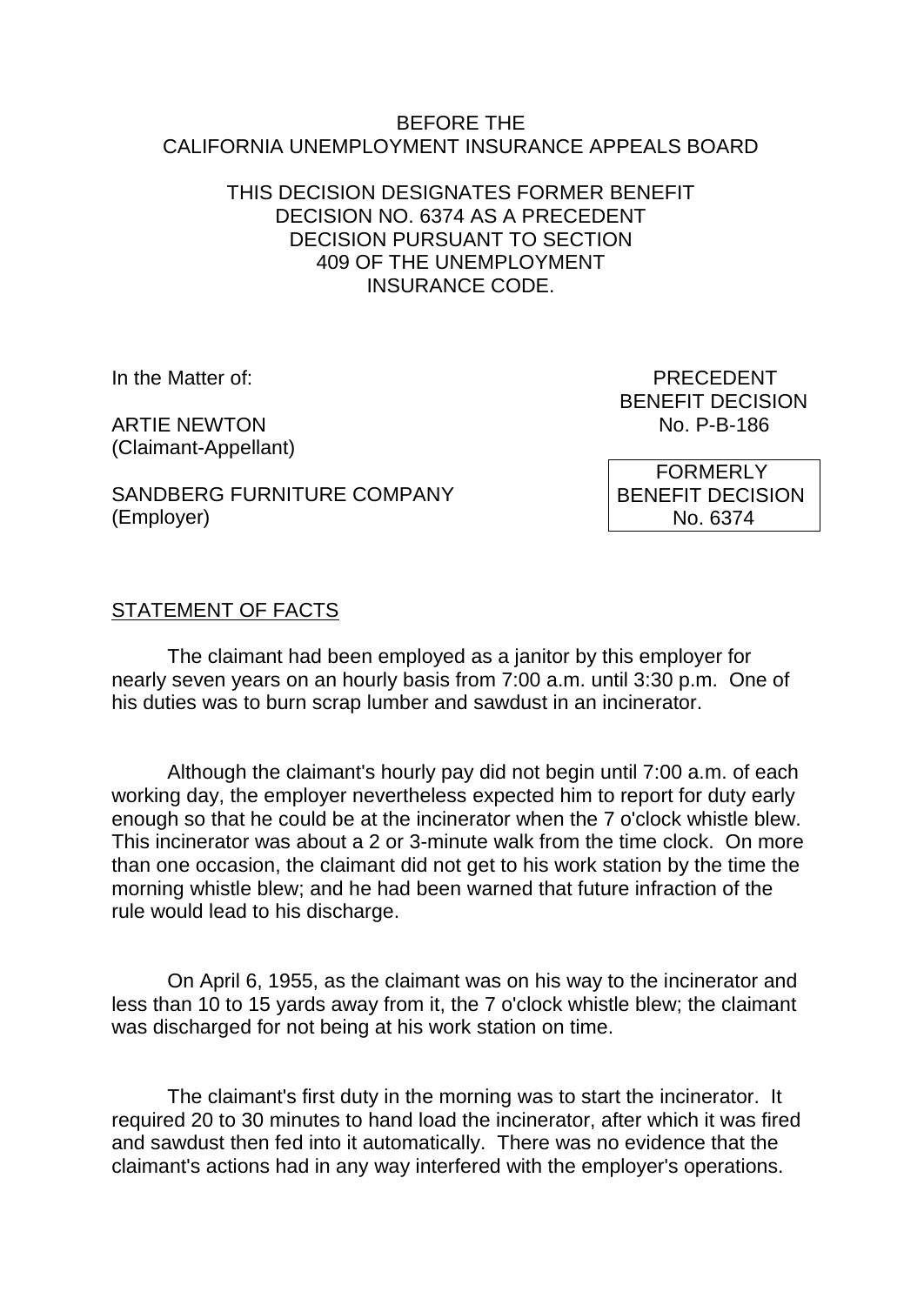The claimant's employer had a contract with the claimant's union which provided that employees would be paid on an hourly basis; such contract also contained a grievance clause; and, at the time of the referee's hearing, a request was pending to arbitrate the question of the claimant's discharge.

On April 25, 1955, the Department of Employment issued a determination under Section 1256 of the Unemployment Insurance Code and a ruling under Section 1030 of the code holding that the claimant had been discharged for misconduct in connection with his most recent work. On April 28, 1955, the claimant appealed to a referee from such determination and ruling. On June 10, 1955, the claimant appealed to the Appeals Board from the referee's decision which affirmed the department's determination.

The issue to be decided in this appeal is whether the claimant was discharged for misconduct.

### REASONS FOR DECISION

Section 1256 of the Unemployment Insurance Code provides as follows:

"1256. An individual is disqualified for unemployment compensation benefits if the director finds that he left his most recent work voluntarily without good cause or that he has been discharged for misconduct connected with his most recent work.

"An individual is presumed to have been discharged for reasons other than misconduct in connection with his work and not to have voluntarily left his work without good cause unless his employer has given written notice to the contrary to the director within five days after the termination of service, setting forth facts sufficient to overcome the presumption. If the employer files such notice, the question shall immediately be determined in the same manner as benefit claims."

In Boynton Cab Company v. Neubeck (237 Wis. 249; 269 NW 636), the Wisconsin Supreme Court defined what constitutes misconduct; and this board has frequently cited this definition with approval (Benefit Decisions Nos. 4648, 5376, and 5509). In the Boynton case, the court said: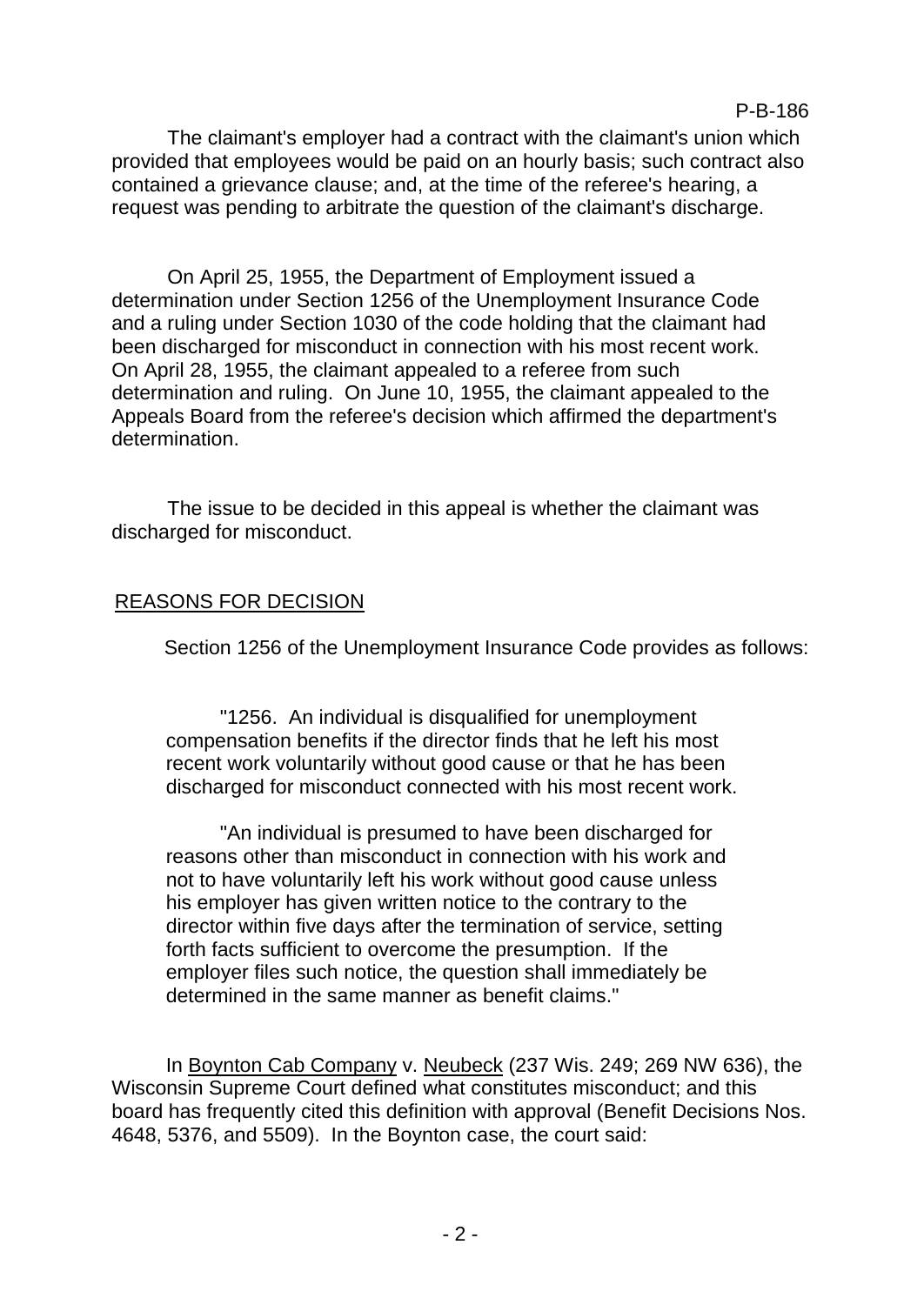"The term 'misconduct' . . . is limited to conduct evincing such wilful or wanton disregard of an employer's interests as is found in deliberate violations or disregard of standards of behavior which the employer has the right to expect of his employee, or in carelessness or negligence of such degree or recurrence as to manifest equal culpability, wrongful intent or evil design, or to show an intentional and substantial disregard of the employer's interests or of the employee's duties and obligations to his employer. On the other hand, mere inefficiency, unsatisfactory conduct, failure in good performance as the result of inability or incapacity, inadvertencies or ordinary negligence in isolated instances or good faith errors in judgement or discretion are not to be deemed 'misconduct' within the meaning of this statute." (Emphasis added)

In Benefit Decision No. 4685, we considered a case in which the claimant was discharged for tardiness and held:

"Appeals involving the application of Section 58(a)(2) of the Act have been before us in prior cases, and we have held that in order to constitute misconduct within the meaning of this section, the claimant must have materially breached a duty owed the employer under the contract of employment, which breach tends substantially to injure the employer's interests. Consonant with this principle, a discharge resulting from a violation of a company rule is not, in itself, misconduct which results in disqualification from benefits under Section 58(a)(2) of the Act. Although repeated tardiness under some circumstances may be held to constitute misconduct connected with an individual's work, considering all of the facts before us in their entirety, we cannot find that the claimant's course of conduct which resulted in his discharge was so unreasonable as to be misconduct within the meaning of the Act. On the day he was discharged the claimant was only four minutes late and for what to us appears to have been a compelling reason. Admittedly, the employer's operations were not affected by his tardiness. He had been a few minutes late for work on prior occasions but as far as the record disclosed with reasonable justification. Certainly, there was no evidence of any wilful disregard of the employer's interests on the part of the claimant considering that under the company rules he was penalized for each tardiness by deductions from his pay."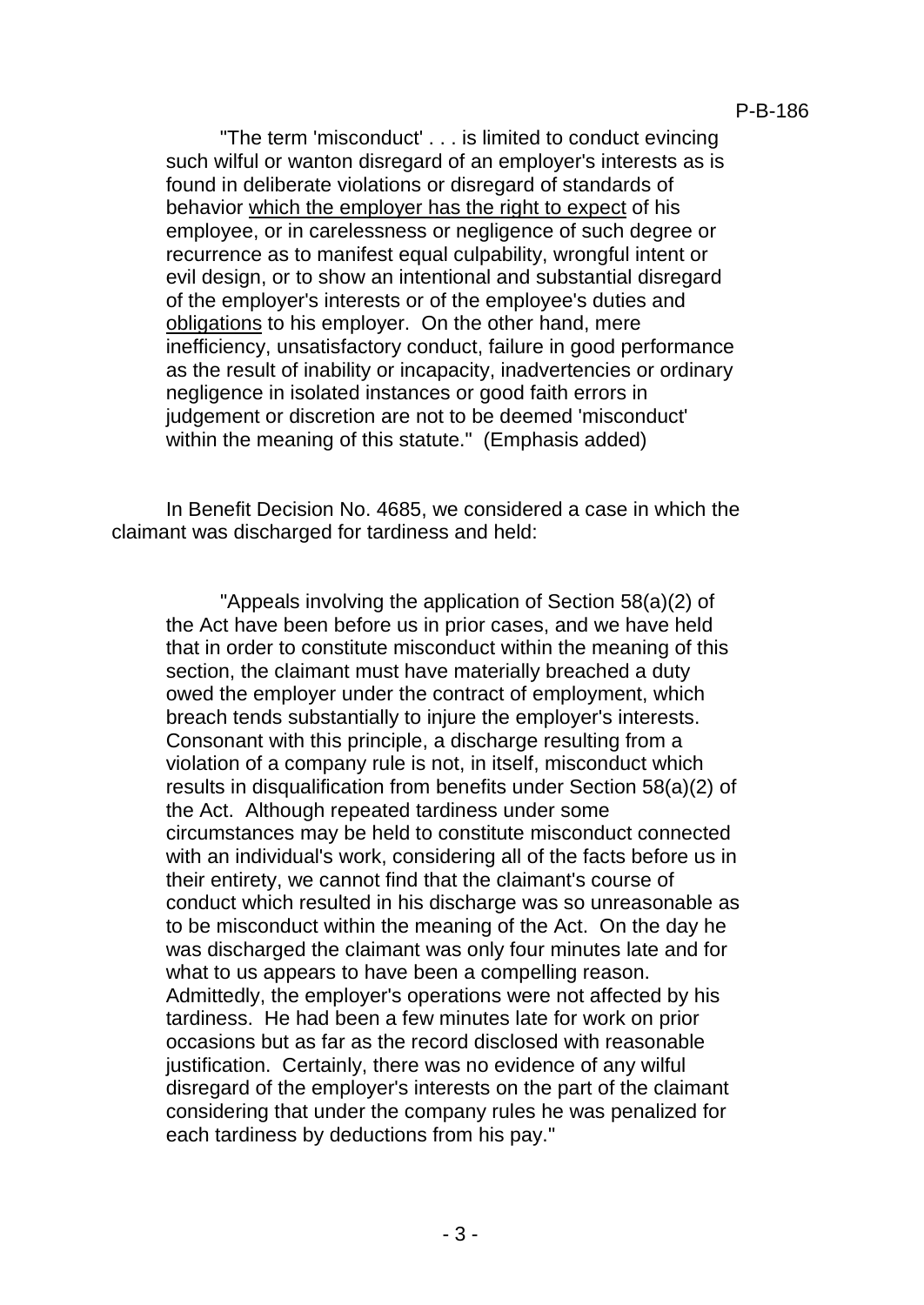Although the claimant in the case now before us did not have any justification for his tardiness, we look beyond that element to determine whether the claimant's entire "course of conduct which resulted in his discharge was so unreasonable as to be misconduct."

In Benefit Decision No. 5717 we again considered a discharge for tardiness and held as follows:

"However, such is not the case in the instant appeal. It was the company's policy that the employee be at his work station at starting time. The employer did not make an exception to this policy in the case of the claimant. It required approximately one minute and forty-five seconds to go from the time clock to the press where the claimant worked. The clock punched the minute through fifty-nine seconds of the minute. It follows, therefore, that the claimant was late and in violation of the policy of the employer on those occasions when he punched in one minute to the starting time or after then. This occurred on sixty-four occasions in the course of the claimant's seven months of employment with the employer herein. There were forty-seven times when the claimant punched in after the starting hour. The claimant was in charge of a press with a crew of three men and his presence was necessary to prepare the inks and rollers before the presses could be started. The claimant was warned on two occasions that he must be at work on time. The claimant was tardy in relation to the company policy seven times following the second warning. In our opinion, the claimant's conduct showed a substantial disregard for the employer's interest so as to amount to misconduct. We hold, therefore, that the claimant is subject to disqualification for benefits for the five-week period commencing January 23, 1950 (Benefit Decision No. 4828-8588)."

In Benefit Decision No. 6357, we upheld a discharge for misconduct where the claimant was habitually late because she did not like her job.

In our opinion, the last two decisions are distinguishable on their facts from the case at hand.